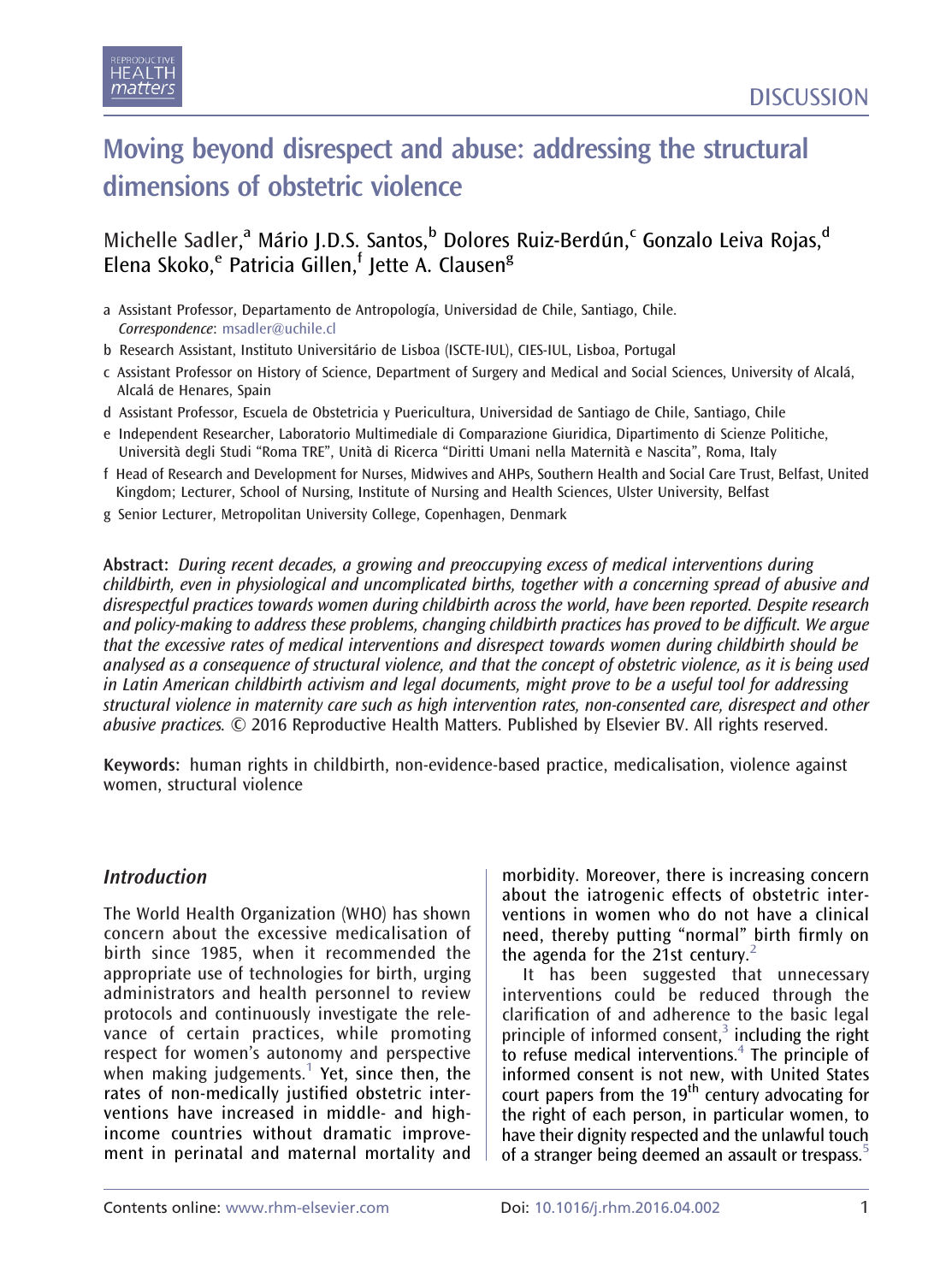More recently, the United Nations Educational, Scientific and Cultural Organisation (UNESCO), through its Universal Declaration of Bioethics and Human Rights, recognised that "health does not depend solely on scientific and technological research developments, but also on psychosocial and cultural factors." Furthermore, it stressed that autonomy and the right to make decisions should be respected. $3$ 

However, it is necessary to acknowledge the flaws in the assumption that women fully understand their options and are always able to make free, adequate choices about the nature of medical care. This question was strongly raised in 1993, with the Changing Childbirth report, calling for women-centred care and stressing the importance of choice during childbirth. $6$  Further reports have continued to highlight that women should be the focus of maternity care, being able to make decisions based on their needs, having fully discussed matters with the professionals involved. $2$  But women worldwide continue to be excluded from participating in the design and evaluation of maternity care. Despite being invited to develop birth plans and exercise autonomy, the range of choices presented to women by the medical profession may be limited. $7,8$  Furthermore, the available healthcare system might not provide appropriate, evidencebased care.

These limitations seem particularly evident in countries that have legislation making it illegal or close to impossible for healthcare providers to offer home birth services or midwifery-led birth centres. Even in settings where out-ofhospital births are not illegal, planning and experiencing one can be a challenging task for families and professionals. The existing evidence that many medical interventions are overused, while structural and social interventions are often underused, has had limited impact on practice.<sup>[9](#page-6-0)</sup>

## Non-evidence-based practices

It is a fact that in many countries, including high-income ones, the best available evidence is not always used to inform maternity care; rather practice is driven by local beliefs about childbirth, and professional or organisational cultures. This is particularly visible when taking into account the variations in intervention rates between and within

countries, and even between institutions and health practitioners in the same country. As an example, we can look at the two most widespread interventions in childbirth, which are surgical in nature and are often used in healthy women with little or no justification: episiotomy and caesarean section.

Restricted use of episiotomy is associated with better outcomes when compared with routine use.[10](#page-6-0) Yet, episiotomy rates vary immensely in European hospitals with rates as high as 70% in Cyprus, Poland and Portugal, 43-58% in Wallonia, Flanders, the Czech Republic, and Spain, and 16-36% in Wales, Scotland, Finland, Estonia, France, Switzerland, Germany, Malta, Slovenia, Luxembourg, Brussels, Latvia, and England.<sup>[11](#page-6-0)</sup> In 2010, the lowest reported rates of episiotomy were in Denmark (4.9%), Sweden (6.6%), and Iceland  $(7.2\%)$ .<sup>[11](#page-6-0)</sup> However, in some countries, first time mothers are routinely given episiotomies,  $11$  despite the lack of evidence to support this practice.<sup>[10](#page-6-0)</sup> A hospital-based descriptive study which analysed data from 122 hospitals in 16 Latin American countries between 1995 and 1998 showed that 87% of the hospitals had episiotomy rates higher than 80% and 66% had rates higher than 90%.<sup>[12](#page-6-0)</sup> and a study in Mexico carried out in 2005-2006 reported episiotomy rates of  $84\%$ <sup>13</sup>

The use of unnecessary caesarean sections is also well documented. The World Health Organization (WHO) confirms that caesarean section rates higher than 10% are not associated with lower maternal and newborn mortality on a population level.<sup>[14](#page-6-0)</sup> Nevertheless, according to the Organisation for Economic Co-operation and Development (OECD) the Nordic countries (Iceland, Finland, Sweden and Norway), Israel and the Netherlands had the lowest caesarean section rates in 2013, ranging from 15% to 16.5% of all live births; while Turkey, Mexico and Chile had the highest, with rates ranging from 45% to 50%.<sup>[15](#page-6-0)</sup> Latin America is the region where the highest rates of caesarean sections in the world are concentrated, with several countries above 40%,<sup>[15](#page-6-0)</sup> and Brazil leading the trend with  $54\%$ <sup>[16](#page-6-0)</sup>

If the huge variations in caesarean section between countries raise questions about the appropriateness of interventions that may not be medically required, the differential rates across regions and hospitals within the same country can be even more alarming.<sup>[15](#page-6-0)</sup> In Canada, Finland, Germany and Switzerland, caesarean section rates vary by up to two times across regions, and by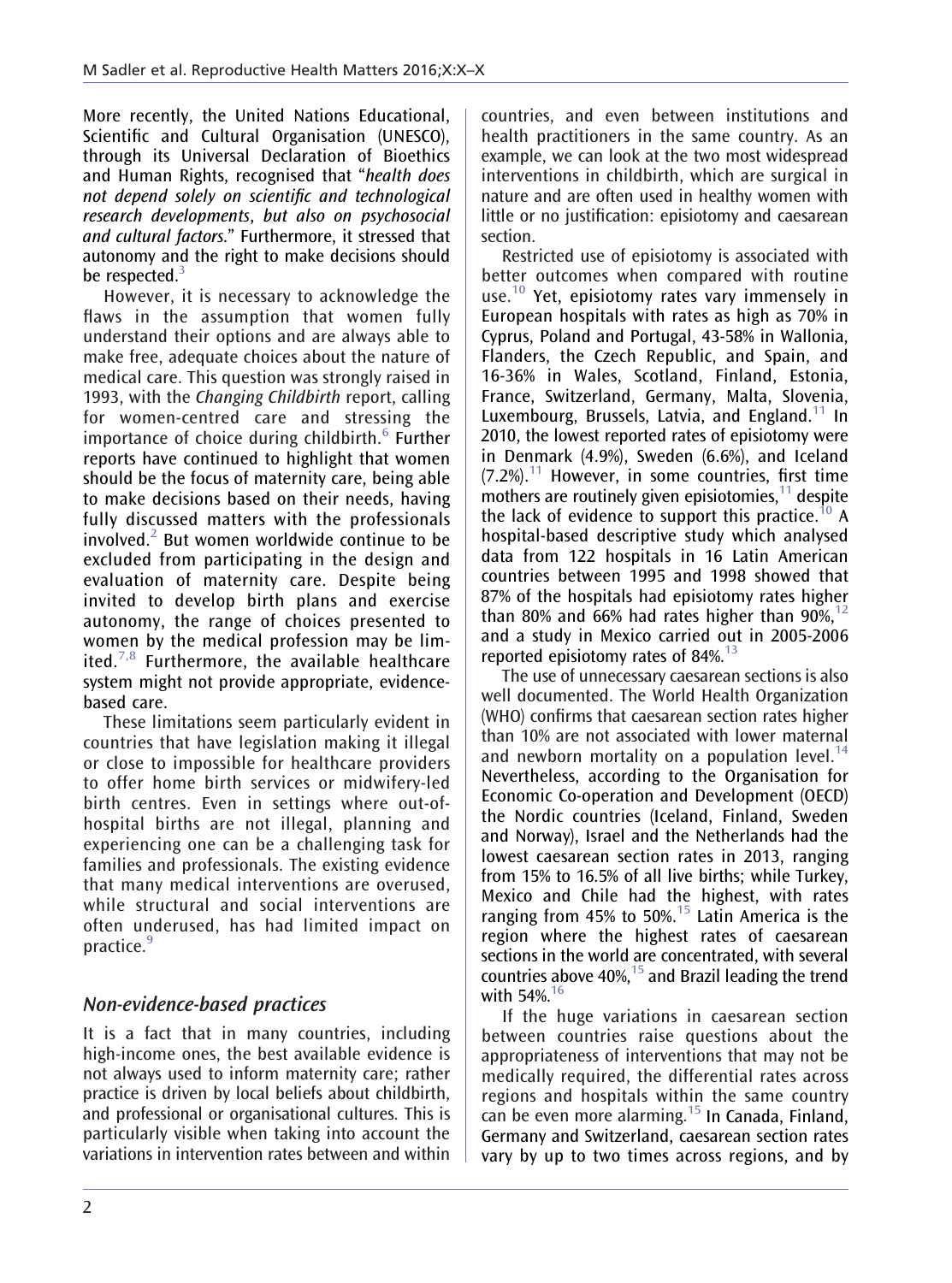more than three times across Spain and six times in different regions of Italy.<sup>[17](#page-6-0)</sup> Around the globe, caesarean section rates tend to be higher in private settings and for women with higher economic status. In Chile, caesarean section rates were 39% in public health and 72% in private health settings in 2012, with big variations within systems.[18](#page-6-0) Even more interestingly, in public hospitals with the same staff of obstetricians and midwives, a woman who pays a bonus to access private care will triple her chance of having a caesarean section.<sup>1</sup>

The variations in caesarean section rates are linked to supply and demand related factors,  $17$ and most directly to economic factors. As stated in an article in The Economist in 2015, the global rise of caesarean sections is being driven not by medical necessity but by growing wealth and perverse financial incentives for doctors.[20](#page-7-0) Malpractice liability concerns are high among the main non-medical factors that are influencing excessive interventions.  $8,15$ Even when women are requesting caesarean sections, questions should be asked about the quality of the information they have received, acknowledging that only a minority of women in a wide variety of countries express a preference for caesarean delivery. $21$ 

## Disrespect and abuse during childbirth

The concerns about non-evidence-based interventions are one of the reasons for the growing international attention and debate on the problem of disrespect and abuse of women during childbirth. In the last years, there have been several attempts to structure the discussion on the topic. In 2010, Bowser and Hill proposed seven categories to group disrespect during childbirth: physical abuse, non-consented care, non-confidential care, non-dignified care, discrimination based on patient attributes, abandonment of care, and detention in facilities. $22$  Freedman and colleagues argued that those categories lacked a definition in terms of the characteristics of healthcare provider behaviour, facility conditions or other factors that could be constructed as disrespectful and abusive. $^{23}$  $^{23}$  $^{23}$ They proposed a model to assess the individual, structural, and policy level interactions that shape the problem, and defined disrespect and abuse in childbirth as the "interactions or facility conditions that local consensus deems to be humiliating or undignified, and those interactions or conditions that

are experienced as or intended to be humiliating or undignified", acknowledging its links with the wider social dynamics of inequality and uneven power between groups. $^{23}$ 

Amid the growing debate, in 2014 the World Health Organization released a powerful statement on Prevention and elimination of disrespect and abuse during facility-based childbirth, where the right of every woman to access dignified and respectful health care was highlighted.<sup>24</sup> A systematic review by Bohren and colleagues followed on mistreatment of women during childbirth, presenting a new typology of mistreatment organised in seven themes: physical abuse, sexual abuse, verbal abuse, stigma and discrimination, failure to meet professional standards of care, poor rapport between women and providers, and health system conditions and constraints.[25](#page-7-0) The authors discuss how mistreatment can occur at the level of interaction between the woman and provider, as well as through systemic failures at the health facility and health system levels. $25$ 

Jewkes and Penn-Kekana argue that clear parallels between the mistreatment of women in childbirth and violence against women (more broadly) can be drawn from Bohren and colleagues' systematic review, highlighting that the "essential feature of violence against women is that it stems from structural gender inequality." [26](#page-7-0) A recent editorial from the International Journal of Gynecology and Obstetrics, entitled The unfinished agenda of women's reproductive health, $27$  states:

"As the clinical indicators of maternal health improve, we begin to focus more on quality of care and this has raised the gender-related issue of disrespect and abuse that women in labor tend to suffer at the hands of both male and female care givers."

In fact, gender has been central to the conceptualisation of the term obstetric violence. Although it has been often used as a synonym for disrespect, abuse and mistreatment during childbirth, we argue that obstetric violence has the potential for addressing the structural dimensions of violence within the multiple forms of disrespect and abuse.

#### Obstetric violence as violence against women

Despite being cited in records from the 19th century[,28](#page-7-0) the concept of obstetric violence has only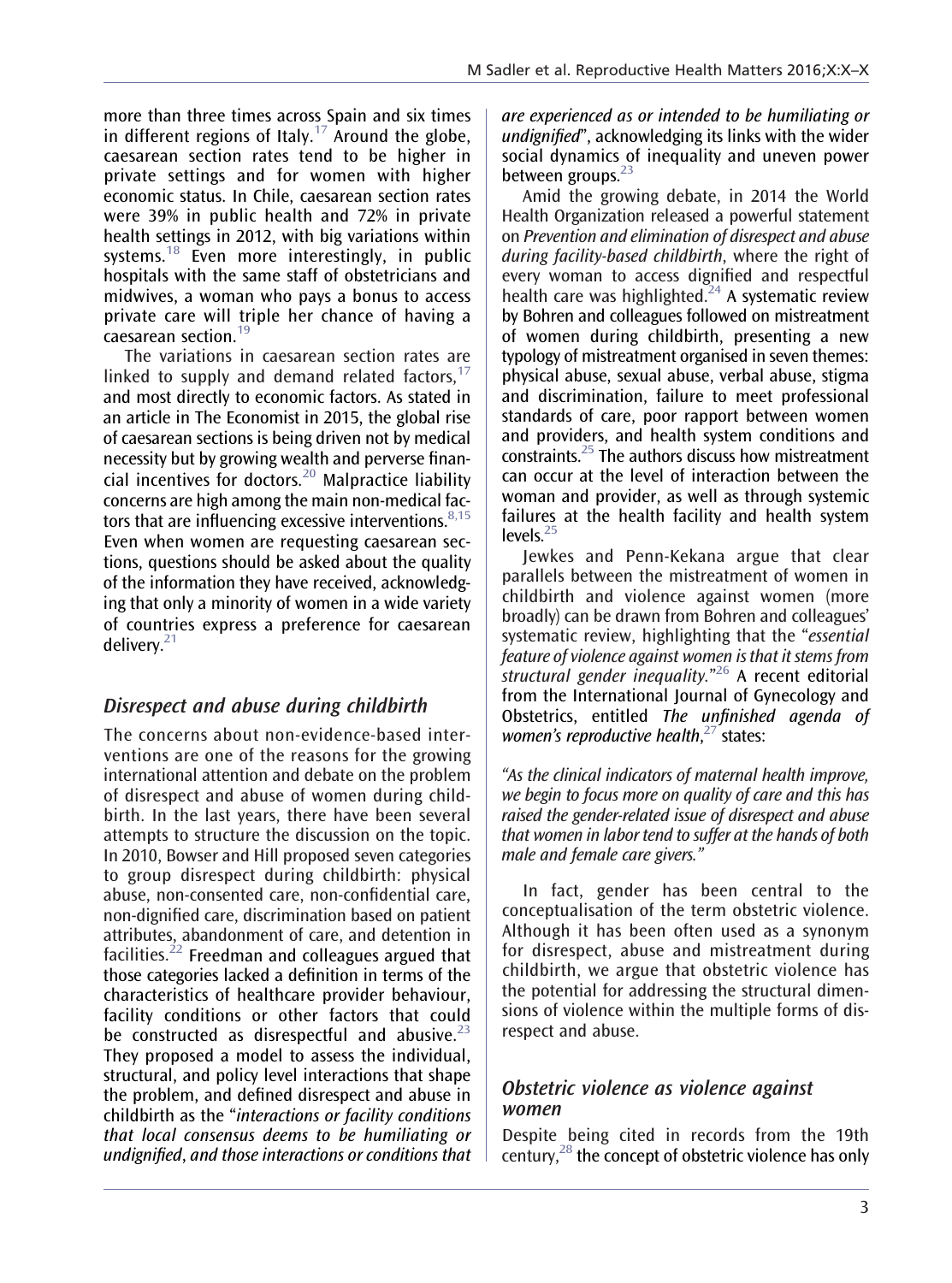recently gained popularity among childbirth activists' movements in Latin America. Brazil pioneered the discussions in 1993 with the foundation of the Network for the Humanization of Labour and Birth (ReHuNa), which recognised the circumstances of violence and harassment in which care happens.<sup>[29](#page-7-0)</sup> A landmark event for the region was the First International Conference for the Humanization of Birth, held in Brazil in 2000, where a cohesive group of Latin American activists, researchers and health professionals gathered in response to the high rates of childbirth interventions and growing recognition of abuses toward birthing women. The RELACAHUPAN (Latin American and Caribbean Network for the Humanization of Childbirth) was founded in this meeting, leading the debate on women's right to respected childbirth within the region.<sup>30</sup>

In 2007, Venezuela became the first country to formally define the concept of obstetric violence through the Organic Law on the Right of Women to a Life Free of Violence,<sup>[31](#page-7-0)</sup> where obstetric violence is codified as one of the 19 kinds of punishable forms of violence against women. In article 15, obstetric violence is described as:

"The appropriation of women's body and reproductive processes by health personnel, which is expressed by a dehumanising treatment, an abuse of medicalisation and pathologisation of natural processes, resulting in a loss of autonomy and ability to decide freely about their bodies and sexuality, negatively impacting their quality of life." (Authors' translation)

Furthermore, article 51 specifies the acts that constitute obstetric violence: untimely and ineffective attention to obstetric emergencies; forcing the woman to give birth in a supine position when the necessary means to perform a vertical delivery are available; impeding early attachment of the child with his/her mother without a medical cause; altering the natural process of low-risk labour and birth by using augmentation techniques, and performing caesarean sections when natural childbirth is possible, without obtaining the voluntary, expressed, and informed consent of the woman.<sup>3</sup>

The concept of obstetric violence has been promoted by civil society groups across borders. Argentina<sup>[32](#page-7-0)</sup> and some states in Mexico<sup>33</sup> have also framed obstetric violence within the broader legislations concerning gender inequalities and violence, stressing the unequal position of women – and pregnant women in particular – in the healthcare system and in society. Since 2014, five Obstetric Violence Observatories led by civil society groups have been founded, in Chile, Spain, Argentina, Colombia and France, and in March 2016 they released a common statement declaring that obstetric violence has been one of the most invisible and naturalised forms of violence against women and that it constitutes a serious violation of human rights. $34$  This institutionalisation of the concept is an acknowledgement of the critiques of the medicalisation of maternity care settings and the violation of sexual and reproductive health rights. $35$ 

The definition of obstetric violence, besides focusing on dehumanised treatment, highlights its obstetrical dimension, from the roots of this medical speciality to contemporary education and structures of power.  $36,37$  It frames the discussion of abuse and disrespect within the broader field of structural inequalities and violence against women.

# Making structural violence visible

It is of the utmost importance to analyse obstetric violence separately from other forms of medical violence, acknowledging the differences between the mistreatment of women in childbirth and the overall mistreatment of patients. Obstetric violence has particular features demanding a distinct analysis: it is a feminist issue, a case of gender violence; labouring women are generally healthy and not pathological; and labour and birth can be framed as sexual events, with obstetric violence being frequently experienced and interpreted as rape.[38](#page-7-0) Biomedicine is a social and cultural system, a complex historical construction with a consistent set of internal beliefs, rules and practices, $39$  which responds to and reproduces gender ideologies across health professions, the legal system and the state. However, the biomedical culture has been overlooked. The power of biomedicine in health systems is a common but unnamed element, and its hegemony seems to erase the need to report its existence.

These discrete mechanisms can be analysed as forms of structural violence, invisible manifestations of violence that are built into the fabric of society, producing and reproducing social inequalities across groups.<sup>40</sup> In fact, obstetric violence has been placed on the feminist and public policy agendas, but it has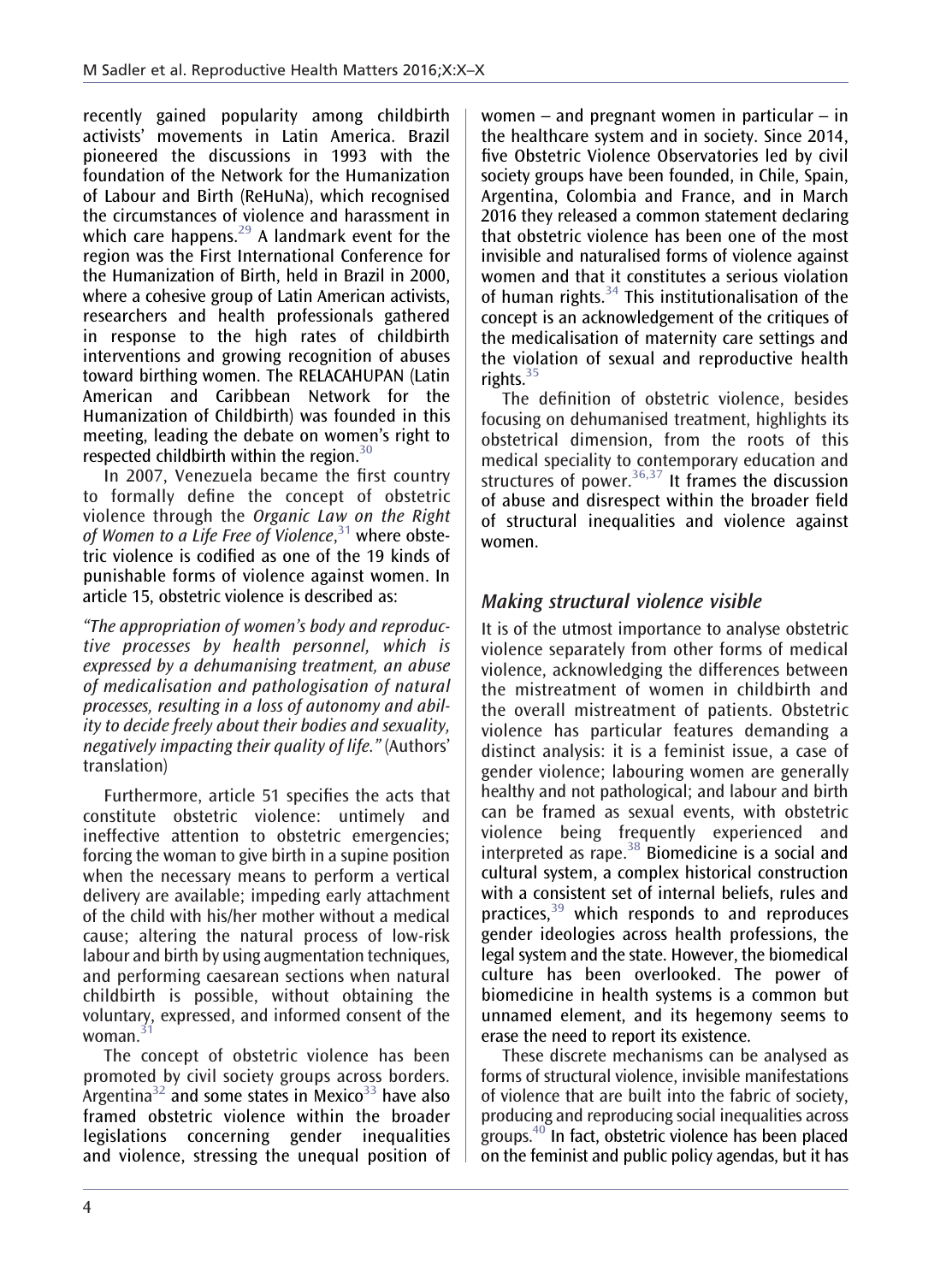been mainly overlooked by professionals and institutions.<sup>29</sup> Keeping in mind the discussed limits of informed consent, and that women often have little choice but to acquiesce to the power of professionals, $7$  explicit and deliberate forms of violence and mistreatment in maternity should not be discussed regardless of their context. Centring the debate on individual malpractices has the potential to generate unproductive hostility towards the discussion of disrespect and abuse in childbirth, especially among health professionals, which is why Jewkes and Penn-Kekana argue there is a need to avoid "blaming the health workers as a group."<sup>[26](#page-7-0)</sup> One of the reasons why the term obstetric violence is not more widespread is that health professionals resist the use of the concept of violence, which is contrary to their ethos. As Diniz and colleagues explain, this made ReHuNa in Brazil deliberately decide not to talk openly about violence during the nineties, favouring terms like "humanising childbirth" and "promoting the human rights of women." Nonetheless, the same authors acknowledge that significant changes have occurred after the debate started to be framed as a matter of violence and human rights violation. $29$ 

This reinforces the need for a broader analysis, centred in the cultural and social dimensions embedded in the phenomenon of obstetric violence, which can allow a shift from the limited focus on victims (women) and victimisers (health professionals), to the acknowledgement of the ubiquitous socialisation of men and women into naturalised, and thus invisible, forms of violence and power dynamics between groups. The power structures embedded and reproduced in biomedicine should be made visible. The hidden curriculum in health professionals' education and practice should be included in the international agenda on obstetric violence, where the acceptance of norms, corporate [discip](#page-7-0)line and punishment plays a central role,  $41-43$  while the emotional dimensions of care are neglected.<sup>[44](#page-8-0)</sup> The poor working conditions of many health professionals should also be framed as forms of disrespect and abuse, as well as the consequences of being socialised within – and driven to exercise – violence. Evidence shows that health personnel exposed to violence in childbirth may suffer secondary traumatic stress or compassion fatigue, understood as a secondary exposure to extreme traumatic stressors similar to those experienced by patients with primary exposure. $45$ 

## The contributions of the social sciences

Social scientists have produced a considerable body of research on the medical management of childbirth as a reflex of asymmetric gender powers and as a process where female bodies are objectified. In the dawn of obstetrics, the masculine medical profession regarded male physiognomy and physiology as the norm, which had particular repercussions in the establishment of this medical specialty, in the professionalisation of midwives,  $36,46,47$  and in women's health.  $48,49$  As a consequence, the female body and its natural processes were – and continue to be – portrayed as abnormalities, diseases or deviances. Professional and lay discourses referring to the diagnosis of pregnancy, to pregnancy symptoms and to the pregnant woman's return to the normal state after birth are some of several discrete markers of the male normalisation[.46](#page-8-0)

Former philosophical and social sciences perspectives have positioned medicalised childbirth within the scope of objective and systematic violence. Foucault describes the emergence of the control of childbirth by normalising institutions, such as the church, the state and, later, medicine, and how the female body was first objectified and studied through its differences and deviances from the male norm.[43,50](#page-8-0) Today, obstetric violence can indeed be seen as a reflection of how female bodies in labour are perceived as potentially opposing to femininity – violence is thus necessary to dominate them, restoring their "inherent" feminine submission and passivity. It becomes a tool for disciplining the undisciplined body in labour, in order to re-feminise and re-objectify the body. $38$  In fact, despite the common references to care and femininity, childbirth at the hospital is frequently depicted through a chain of patriarchal forces – the participants trying to coach and control the labouring women, and the hospital trying to control both members of the couple. $5$ 

Male symbolic domination and female symbolic submission can be performed not only through force, but also, and mainly, through these discrete mechanisms, completely naturalised within the normal order of things. $52$  Although embedded in society, they are laboriously reproduced in everyday life. In the line of Bourdieu's arguments, obstetric violence must be approached as more than the mere act of mistreatment  $-$  it is surrounded by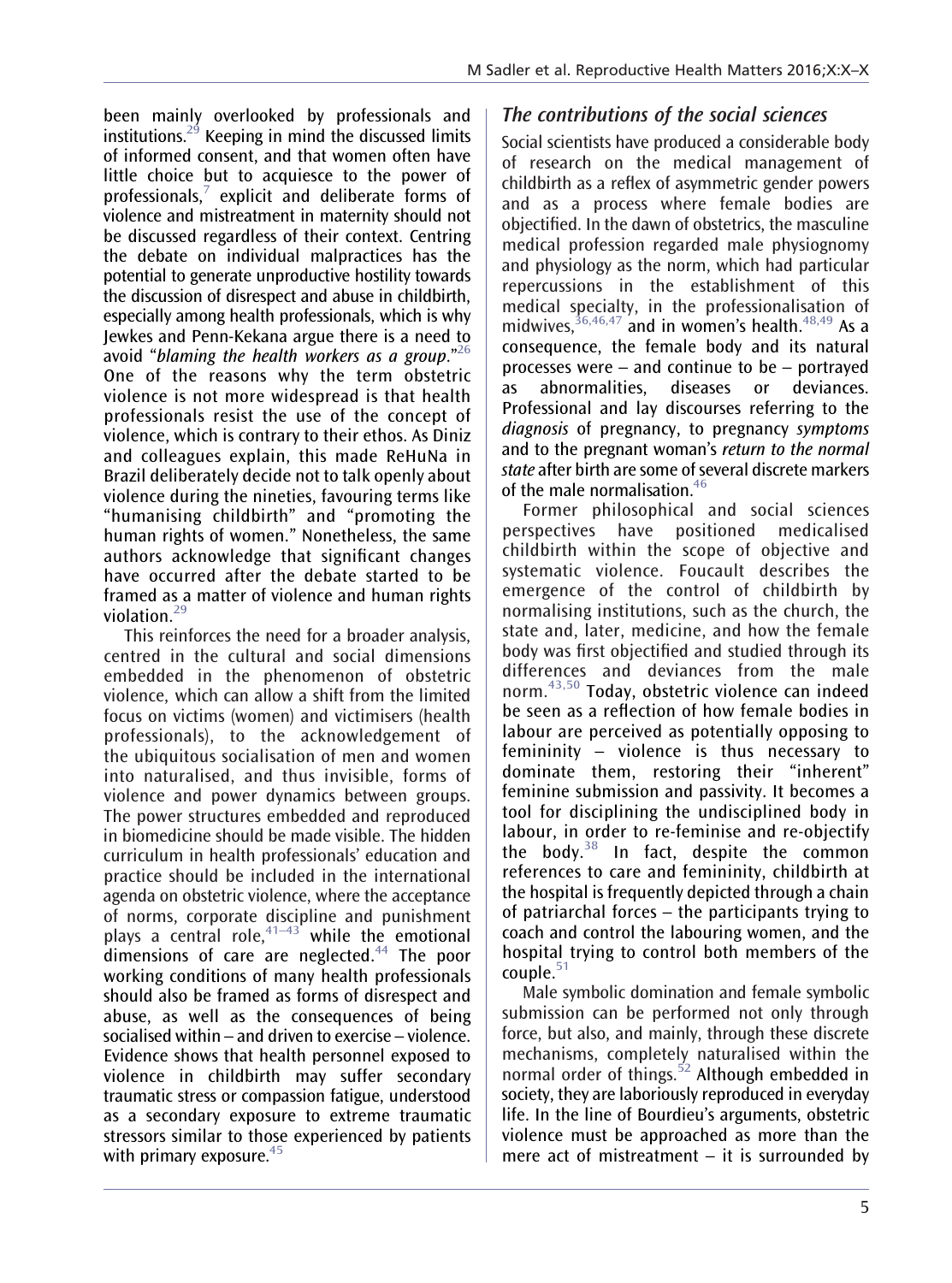socially constructed symbolic meanings. $52$  It may imply the consent of both dominant and dominated, within a social relationship where the knowledge shared amongst all actors only allows framing the violence itself as if it were a natural, expected and accepted part of life. In such a context, violence is not only accepted, but also reproduced and reinforced by all actors involved: women, families, professionals, and decision-makers. As such, obstetric violence can be remarkably functional, reinforcing a biased gender narrative in sexual and reproductive health care, and structuring maternity care.

Research, policies and guidelines, professional and academic education, and social movements failing to address the structural dimensions are deemed to tackle only the micro- and meso-level symptoms, but not the macro-level causes of these forms of violence.<sup>[40](#page-7-0)</sup> Obstetric violence is a useful concept that can help us better understand those macro-level causes, and has the potential to reframe the problem of overused interventions, non-consented care and abusive practices, and to trigger new calls for action. Having its origins in grassroots movements, the concept should be central to the discussion as it represents the voices of women. There is, however, a need to develop a more accurate definition of the concept to place the appropriation of women's body and reproductive processes, as defined in Venezuelan  $law<sub>1</sub><sup>31</sup>$  $law<sub>1</sub><sup>31</sup>$  $law<sub>1</sub><sup>31</sup>$  in health systems more than in health personnel, stressing that this is a phenomenon that is inherent to the structural dimensions of maternity care provision.

## Conclusion

Moving beyond the focus on the interactional dimensions of disrespect and abuse in childbirth makes way for an integrated perspective over this global issue. A dynamic dialogue between health and social sciences, mobilising the existing knowledge about the structural dimensions of obstetric violence and recognising this phenomenon as a particular form of violence against women, naturalised within health care systems, can set the ground for structural improvements in maternity care. As such, the concept of obstetric violence can be used as a tool to potentially reframe the international agenda on disrespect and abuse in childbirth, and to contribute to change in maternity care worldwide.

# Recommendations for action

Obstetric violence is a multi-faceted complex phenomenon which requires a multidimensional approach and contributions from different disciplines. In order to advance the debate and effect change, it is vital that there are international and national initiatives to address structural violence in childbirth.

At the legislative and economic level each country needs to develop relevant legislation that can drive organisations to address obstetric violence, including the fallacy of informed choice and consent, and the provision of non-evidencedbased care. In particular, perverse financial incentives need to be addressed. Legal barriers for access to maternity care services including out of hospital services must be identified and tackled. Furthermore, the gap between perceived barriers and legal barriers must be addressed. The identification of successful initiatives that have addressed obstetric violence and effected lasting change may help to identify best practice and provide a road map for other maternity services and countries to follow.

At the organisational level we suggest mandatory/ statutory involvement of women's groups and members of civil society movements in decisions about maternity care including the design, planning, delivery and evaluation of care. This could be achieved through introducing similar legislation and monitoring of Personal and Public Involvement (PPI) in Health Care such as in the United Kingdom<sup>[53](#page-8-0)</sup> and other EU countries. If maternity care providers are to truly engage and involve women and their families in decisions, it is important to explore their understanding and experiences of obstetric violence.

Healthcare authorities should ensure that all women have access to evidence-based and unbiased information about interventions. Published and oral information should be evaluated on a regular basis. We furthermore suggest implementation of reporting systems that allow women and health professionals to report instances of obstetric violence and to assess the complete range of medical interventions during childbirth. Maternity units should be supervised and certified when giving the appropriate standards of care, as has been proposed in the 2015 FIGO Guidelines for Mother-baby friendly birthing facilities.<sup>54</sup>

At the educational level, the principles of human rights in childbirth and the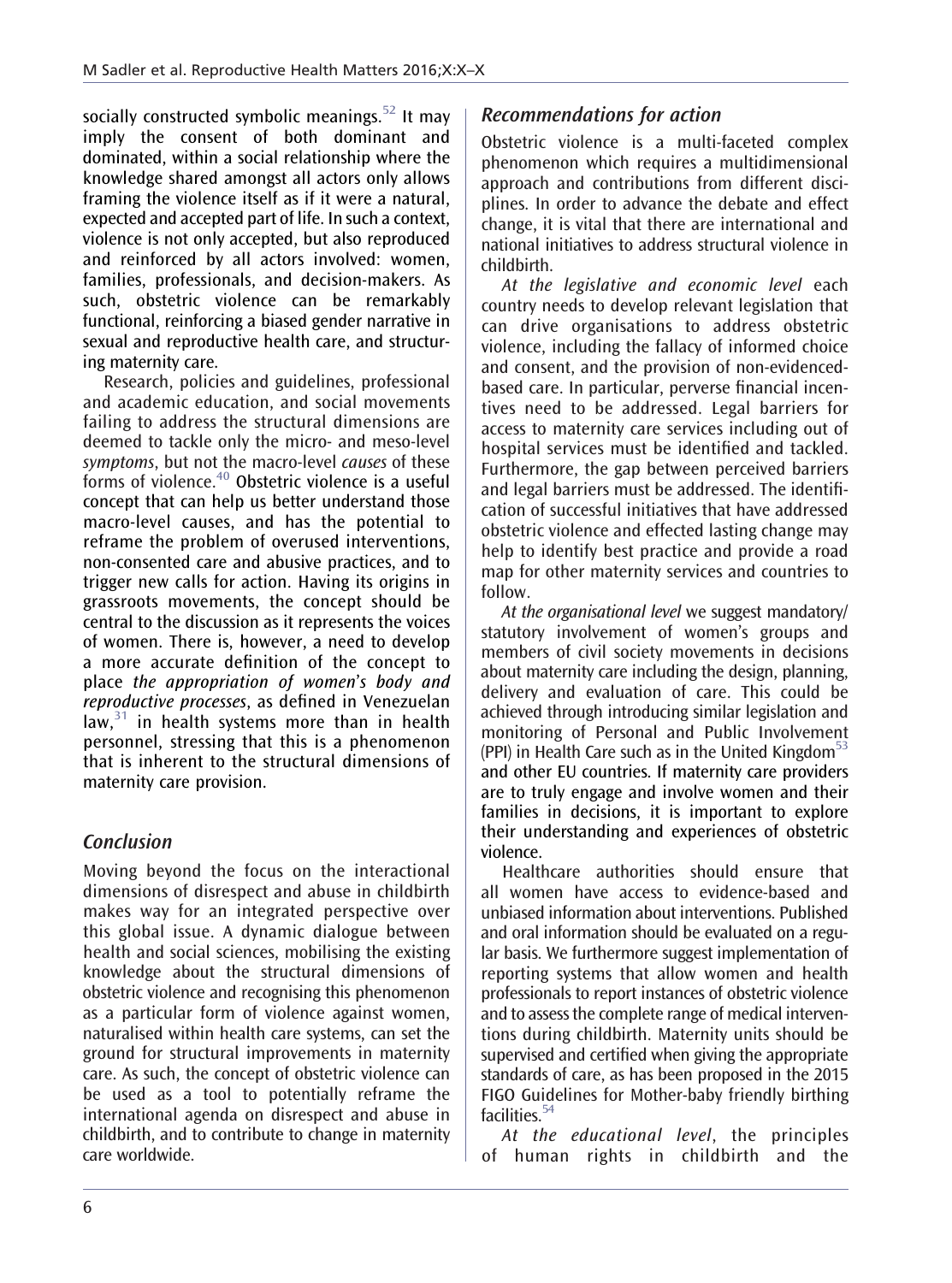<span id="page-6-0"></span>discussion on obstetric violence and its impact on professionals, mothers, babies, and their families should be included in the curriculum in all relevant educational institutions (legal, medical, midwifery, nursing, and others), stressing its gender-related dimensions.[29](#page-7-0) This is a necessary step because many aspects of obstetric violence are not questioned, they are taken for granted and naturalised.

Finally, at the research level we identify a need for robust, interdisciplinary, cross-national research that assists decision makers, maternity care providers, women and families who access maternity services to better understand, define and challenge this phenomenon.

#### Acknowledgements

This article is based upon work from COST Action IS1405 BIRTH: "Building Intrapartum Research Through Health – an interdisciplinary whole system approach to understanding and contextualising physiological labour and birth" ([http://www.cost.eu/](http://www.cost.eu/COST_Actions/isch/IS1405) [COST\\_Actions/isch/IS1405\)](http://www.cost.eu/COST_Actions/isch/IS1405), supported by COST Grant number CGA-IS1405-3 (European Cooperation in Science and Technology). The participation of MS and GLR in the COST ACTION IS1405 BIRTH is supported by FONIS SA13I20259 (National Fund for Research and Development in Health: Ministry of Health & National Commission for Scientific and Technological Research, Chile): "Perceptions and practices on caesarean section in private and public health in Chile."

#### References

- 1. World Health Organization. Appropriate technology for birth. Lancet, 1985;326(8452):436–437. http://dx.doi.org/ 10.1016/S0140-6736(85)92750-3.
- 2. Zeitlin J, Mohangoo A. European Perinatal Health Report. [http://www.europeristat.com/images/doc/EPHR/](http://www.europeristat.com/images/doc/EPHR/european-perinatal-health-report.pdf) [european-perinatal-health-report.pdf.](http://www.europeristat.com/images/doc/EPHR/european-perinatal-health-report.pdf) 2008.
- 3. Universal Declaration of Bioethics and Human Rights. In: Records of the General Conference of UNESCO; Oct 3-21. Paris: UNESCO, 2005 [http://unesdoc.unesco.org/images/](http://unesdoc.unesco.org/images/0014/001428/142825E.pdf) [0014/001428/142825E.pdf.](http://unesdoc.unesco.org/images/0014/001428/142825E.pdf)
- 4. Birthrights. Protecting human rights in childbirth [Internet]. Available at:. <http://www.birthrights.org.uk/>.
- 5. United States Supreme Court. Union Pacific Railway Co. versus Botsford, 141, U.S. 250. [http://supreme.justia.com/](http://supreme.justia.com/cases/federal/us/141/250/case.html) [cases/federal/us/141/250/case.html.](http://supreme.justia.com/cases/federal/us/141/250/case.html) 1891.
- 6. Department of Health: Great Britain. Changing childbirth: Report of the expert Maternity Group. London: H. M. Stationery Office, 1993.
- 7. Dixon-Woods M, Williams SJ, Jackson CJ, et al. Why do women consent to surgery, even when they do not want to? An interactionist and Bourdieusian analysis. Social Science & Medicine, 2006;62(11): 2742–2753. http://dx.doi.org/10.1016/j.socscimed. 2005.11.006.
- 8. Morris T. Cut it out: The C-section epidemic in America. New York: New York University Press, 2013.
- 9. Olsen O, Clausen JA. Planned hospital birth versus planned home birth. Cochrane Database of Systematic Reviews, 2012. http://dx.doi.org/10.1002/14651858. CD000352.pub2.
- 10. Carroli G, Mignini L. Episiotomy for vaginal birth. Cochrane Database of Systematic Reviews, 2009. http:// dx.doi.org/10.1002/14651858.CD000081.pub2.
- 11. Zeitlin J, Mohangoo A, Delnord M. European Perinatal Health Report. Health and Care for Pregnant Women and Babies in Europe in 2010. [http://www.europeristat.com/](http://www.europeristat.com/images/doc/EPHR2010_w_disclaimer.pdf) [images/doc/EPHR2010\\_w\\_disclaimer.pdf.](http://www.europeristat.com/images/doc/EPHR2010_w_disclaimer.pdf) 2013.
- 12. Althabe F, Sosa C, Belizán JM, et al. Cesarean Section Rates and Maternal and Neonatal Mortality in Low-, Medium-, and High-Income Countries: An Ecological Study. Birth, 2006; 33(4):270–277. http://dx.doi.org/10.1111/j.1523-536X.2006. 00118.x.
- 13. Solana-Arellano E, Villegas-Arrizón A, Legorreta-Soberanis J, et al. Dispareunia en mujeres después del parto: estudio de casos y controles en un Hospital de Acapulco, México. Pam American Journal of Public Health, 2008; 23(1):44–51. http://dx.doi.org/10.1590/ S1020-49892008000100006.
- 14. World Health Organization. WHO Statement on Caesarean Section Rates. Geneva: WHO, 2015. [http://apps.who.int/iris/](http://apps.who.int/iris/bitstream/10665/161442/1/WHO_RHR_15.02_eng.pdf?ua=1) [bitstream/10665/161442/1/WHO\\_RHR\\_15.02\\_eng.pdf?ua=1.](http://apps.who.int/iris/bitstream/10665/161442/1/WHO_RHR_15.02_eng.pdf?ua=1)
- 15. OECD. Health at a glance 2015. OECD indicators. OECD, 2015. [http://www.oecd.org/health/health-systems/](http://www.oecd.org/health/health-systems/health-at-a-glance-19991312.htm) [health-at-a-glance-19991312.htm](http://www.oecd.org/health/health-systems/health-at-a-glance-19991312.htm).
- 16. UNICEF. Informe anual. New York: UNICEF, 2012. [http://](http://www.unicef.org/spanish/publications/files/UNICEF-AnnualReport2012_SP_9_July.pdf) [www.unicef.org/spanish/publications/](http://www.unicef.org/spanish/publications/files/UNICEF-AnnualReport2012_SP_9_July.pdf)files/ [UNICEF-AnnualReport2012\\_SP\\_9\\_July.pdf.](http://www.unicef.org/spanish/publications/files/UNICEF-AnnualReport2012_SP_9_July.pdf)
- 17. OECD. Health at a glance. Europe 2014, 2014. OECD [http://ec.europa.eu/health/reports/european/](http://ec.europa.eu/health/reports/european/health_glance_2014_en.htm) [health\\_glance\\_2014\\_en.htm](http://ec.europa.eu/health/reports/european/health_glance_2014_en.htm).
- 18. Sadler M, Leiva G. Cesáreas en Chile (I): ¿Es efectivo que las mujeres chilenas prefieren la cesárea al parto vaginal? CIPER. Centro de Investigación Periodística [Internet]. 2015 March 13 Available from: [http://ciperchile.cl/2015/](http://ciperchile.cl/2015/03/13/cesareas-en-chile-i-es-efectivo-que-las-mujeres-chilenas-prefieren-la-cesarea-al-parto-vaginal/) [03/13/cesareas-en-chile-i-es-efectivo-que-las-mujeres](http://ciperchile.cl/2015/03/13/cesareas-en-chile-i-es-efectivo-que-las-mujeres-chilenas-prefieren-la-cesarea-al-parto-vaginal/)chilenas-prefi[eren-la-cesarea-al-parto-vaginal/](http://ciperchile.cl/2015/03/13/cesareas-en-chile-i-es-efectivo-que-las-mujeres-chilenas-prefieren-la-cesarea-al-parto-vaginal/).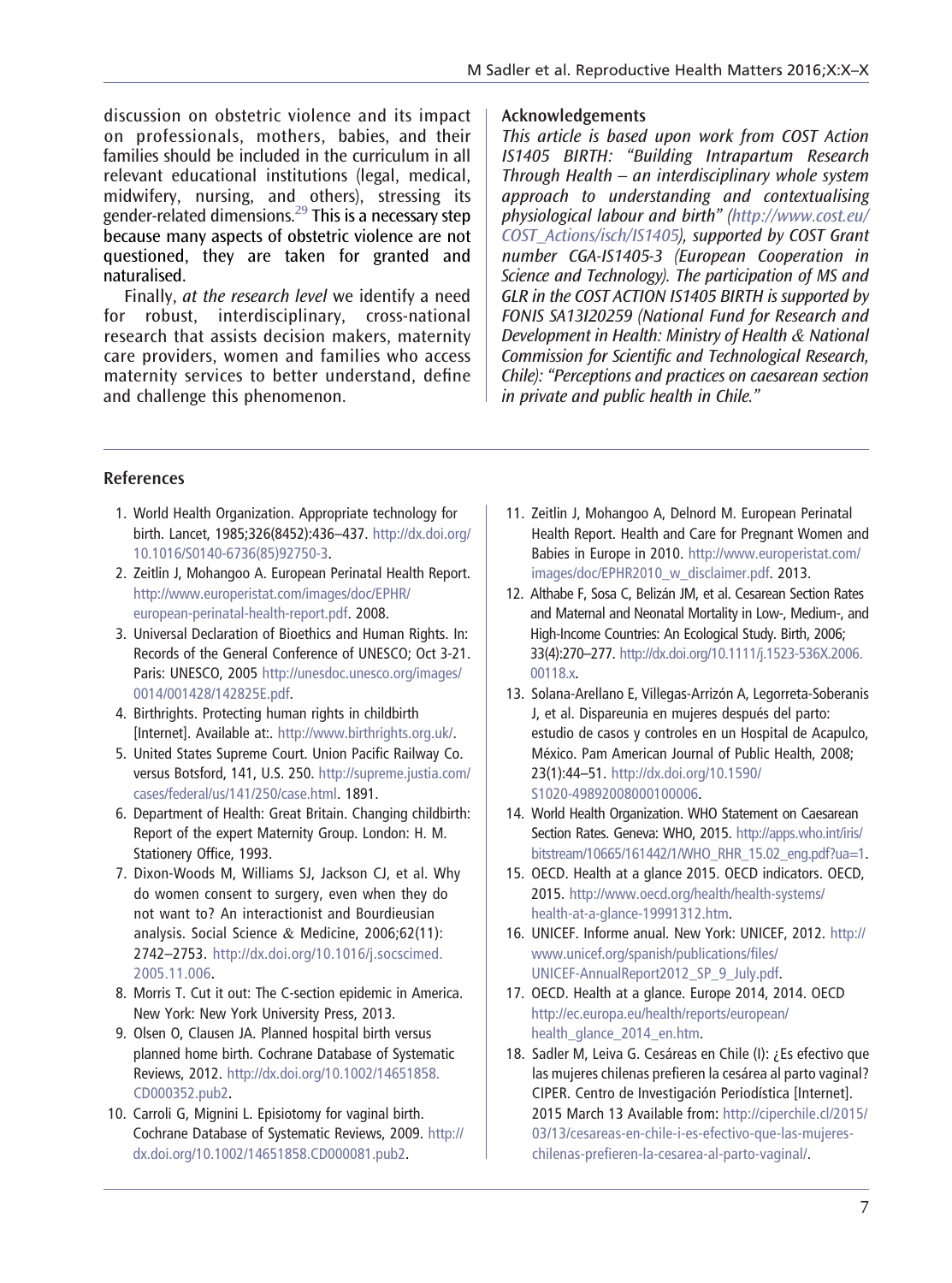- <span id="page-7-0"></span>19. Sadler M, Leiva G. Cesáreas en Chile (V): El negocio del nacimiento. CIPER. Centro de Investigación Periodística [Internet]. 2015 Julio 27 Available from: [http://ciperchile.cl/2015/07/27/cesareas-en-chile-v-el](http://ciperchile.cl/2015/07/27/cesareas-en-chile-v-el-negocio-del-nacimiento/)[negocio-del-nacimiento/](http://ciperchile.cl/2015/07/27/cesareas-en-chile-v-el-negocio-del-nacimiento/).
- 20. Anonymous Caesar's Legion. The Economist [Internet]. 15/ 08/2015Available from: [http://www.economist.com/news/](http://www.economist.com/news/international/21660974-global-rise-caesarean-sections-being-driven-not-medical-necessity) [international/21660974-global-rise-caesarean-sections](http://www.economist.com/news/international/21660974-global-rise-caesarean-sections-being-driven-not-medical-necessity)[being-driven-not-medical-necessity.](http://www.economist.com/news/international/21660974-global-rise-caesarean-sections-being-driven-not-medical-necessity)
- 21. Mazzoni A, Althabe F, Liu N, et al. Women's preference for caesarean section: a systematic review and meta-analysis of observational studies. BJOG, 2011; 118(4):391–399. http://dx.doi.org/10.1111/j.1471-0528. 2010.02793.x.
- 22. Bowser D, Hill K. Exploring Evidence for Disrespect and Abuse in Facility-Based Childbirth. In: Report of a Landscape Analysis. Harvard: Harvard School of Public Health University Research Co., 2010 [http://www.](http://www.tractionproject.org/sites/default/files/Respectful_Care_at_Birth_9-20-101_Final.pdf) [tractionproject.org/sites/default/](http://www.tractionproject.org/sites/default/files/Respectful_Care_at_Birth_9-20-101_Final.pdf)files/Respectful\_Care\_at\_ [Birth\\_9-20-101\\_Final.pdf](http://www.tractionproject.org/sites/default/files/Respectful_Care_at_Birth_9-20-101_Final.pdf).
- 23. Freedman LP, Ramsey K, Abuya T, et al. Defining disrespect and abuse of women in childbirth: a research, policy and rights agenda. Bulletin of the World Health Organization, 2014 Dec 1;92(12):915–917. http://dx.doi. org/10.2471/BLT.14.137869.
- 24. World Health Organization. The prevention and elimination of disrespect and abuse during facility-based childbirth. 2014. Geneva, [http://apps.who.int/iris/](http://apps.who.int/iris/bitstream/10665/134588/1/WHO_RHR_14.23_eng.pdf?ua=1) [bitstream/10665/134588/1/WHO\\_RHR\\_14.23\\_eng.pdf?](http://apps.who.int/iris/bitstream/10665/134588/1/WHO_RHR_14.23_eng.pdf?ua=1)  $ua=1$ .
- 25. Bohren M, Vogel J, Hunter E, et al. The Mistreatment of Women during Childbirth in Health Facilities Globally: A Mixed-Methods Systematic Review. PLoS Medicine, 2015; 12(6):1–32. http://dx.doi.org/10.1371/journal.pmed. 1001847.
- 26. Jewkes R, Penn-Kekana L. Mistreatment of Women in Childbirth: Time for Action on This Important Dimension of Violence against Women. PLoS Medicine, 2015;12(6): e1001849. http://dx.doi.org/10.1371/journal.pmed. 1001849.
- 27. Purandare C, Adane R. The unfinished agenda of women's reproductive health. International Journal of Gynaecology and Obstetrics, 2015;131(Sup. 1):S1–S2. http://dx.doi.org/ 10.1016/j.ijgo.2015.04.025.
- 28. Blundell J. Lectures on the theory and practice of midwifery. Lancet, 1827 12/1;9(222):329–335. http://dx. doi.org/10.1016/S0140-6736(01)75285-3.
- 29. Diniz SG, de Oliveira Salgado H, de Aguiar Andrezzo H, et al. Abuse and disrespect in childbirth care as a public health issue in Brazil: Origins, definitions, impacts on maternal health, and proposals for its prevention. Journal of Human Growth and Development, 2015;25(3):377–384. http://dx.doi.org/10. 7322/jhgd.106080.
- 30. Vera López G. Relacahupan-10 años de trabajos, desafíos y logros. Tempus Actas Saúde Coletiva, 2010;4(4): 233–236. [http://www.tempusactas.unb.br/index.php/](http://www.tempusactas.unb.br/index.php/tempus/article/viewFile/852/815) [tempus/article/viewFile/852/815](http://www.tempusactas.unb.br/index.php/tempus/article/viewFile/852/815).
- 31. República Bolivariana de Venezuela. Ley Orgánica sobre el derecho de las mujeres a una vida libre de violencia. GORBV, 2007 Sept. 1738.668, [http://virtual.urbe.edu/](http://virtual.urbe.edu/gacetas/38770.pdf) [gacetas/38770.pdf](http://virtual.urbe.edu/gacetas/38770.pdf).
- 32. Senado y Cámara de Diputados de la Nación Argentina. Ley de protección integral a las mujeres. BORA, 2010 Jul 20. [http://www.cnm.gov.ar/Noticias/BoletinO](http://www.cnm.gov.ar/Noticias/BoletinOficial20_07_2010.pdf)ficial20\_07\_ [2010.pdf.](http://www.cnm.gov.ar/Noticias/BoletinOficial20_07_2010.pdf)
- 33. Grupo de Información en Reproducción Asistida. Mujeres y niñas sin justicia. Derechos Reproductivos en México. México A C. [https://drive.google.com/](https://drive.google.com/file/d/0B8jIzTd6J_gVTHEwX1kwaDFvRGc/view)file/d/0B8jIzTd6J\_ [gVTHEwX1kwaDFvRGc/view](https://drive.google.com/file/d/0B8jIzTd6J_gVTHEwX1kwaDFvRGc/view). 2015.
- 34. Red Internacional de Observatorios de Violencia Obstétrica. Declaración conjunta. [https://drive.google.](https://drive.google.com/file/d/0B-ucL20WyuYRZXFOQ18xWGd4d1U/view) com/fi[le/d/0B-ucL20WyuYRZXFOQ18xWGd4d1U/view.](https://drive.google.com/file/d/0B-ucL20WyuYRZXFOQ18xWGd4d1U/view) 2016 March 8.
- 35. Bellón Sánchez S. Obstetric violence: Medicalization, authority and sexism within Spanish obstetric assistance. A new name for old issues [master's thesis]. Utrecht: Utrecht University, 2014. [http://dspace.library.uu.nl/](http://dspace.library.uu.nl/handle/1874/298064) [handle/1874/298064](http://dspace.library.uu.nl/handle/1874/298064).
- 36. Donnison J. Midwives and medical men. A history of the struggle for the control of childbirth. London: Heinemman, 1988.
- 37. Ruiz-Berdún D. La enseñanza de la obstetricia en el Real Colegio de Cirugía de San Carlos: la cátedra de partos. Medical History, 2014;1:22–35. [http://www.fu1838.org/](http://www.fu1838.org/pdf/2014-1b.pdf) [pdf/2014-1b.pdf.](http://www.fu1838.org/pdf/2014-1b.pdf)
- 38. Cohen Shabot S. Making Loud Bodies "Feminine": A Feminist-Phenomenological Analysis of Obstetric Violence. Human Studies, 2015:1–17. http://dx.doi.org/10. 1007/s10746-015-9369-x.
- 39. Gaines A, Hahn R. Among the Physicians: Encounter, Exchange and Transformation. In: Hahn, Gaines, editors. Physicians of Western Medicine: Anthropological Approaches to Theory and Practice. Dordrecht: Reidel Publishing Company, 1984. p.3–22.
- 40. Montesanti S, Thurston W. Mapping the role of structural and interpersonal violence in the lives of women: implications for public health interventions and policy. BMC Womens Health, 2015 Nov 11;15(1):100. http://dx. doi.org/10.1186/s12905-015-0256-4.
- 41. Castro R. Génesis y práctica del habitus médico autoritario en México. Revista Mexicana de Sociología, 2014;76(2): 167–197. [http://www.scielo.org.mx/scielo.php?pid=](http://www.scielo.org.mx/scielo.php?pid=S0188-25032014000200001&script=sci_arttext) [S0188-25032014000200001](http://www.scielo.org.mx/scielo.php?pid=S0188-25032014000200001&script=sci_arttext)&script=sci\_arttext.
- 42. Carapinheiro G. Saberes e poderes no hospital. Uma sociologia dos serviços hospitalares. Porto: Edições Afrontamento, 1993.